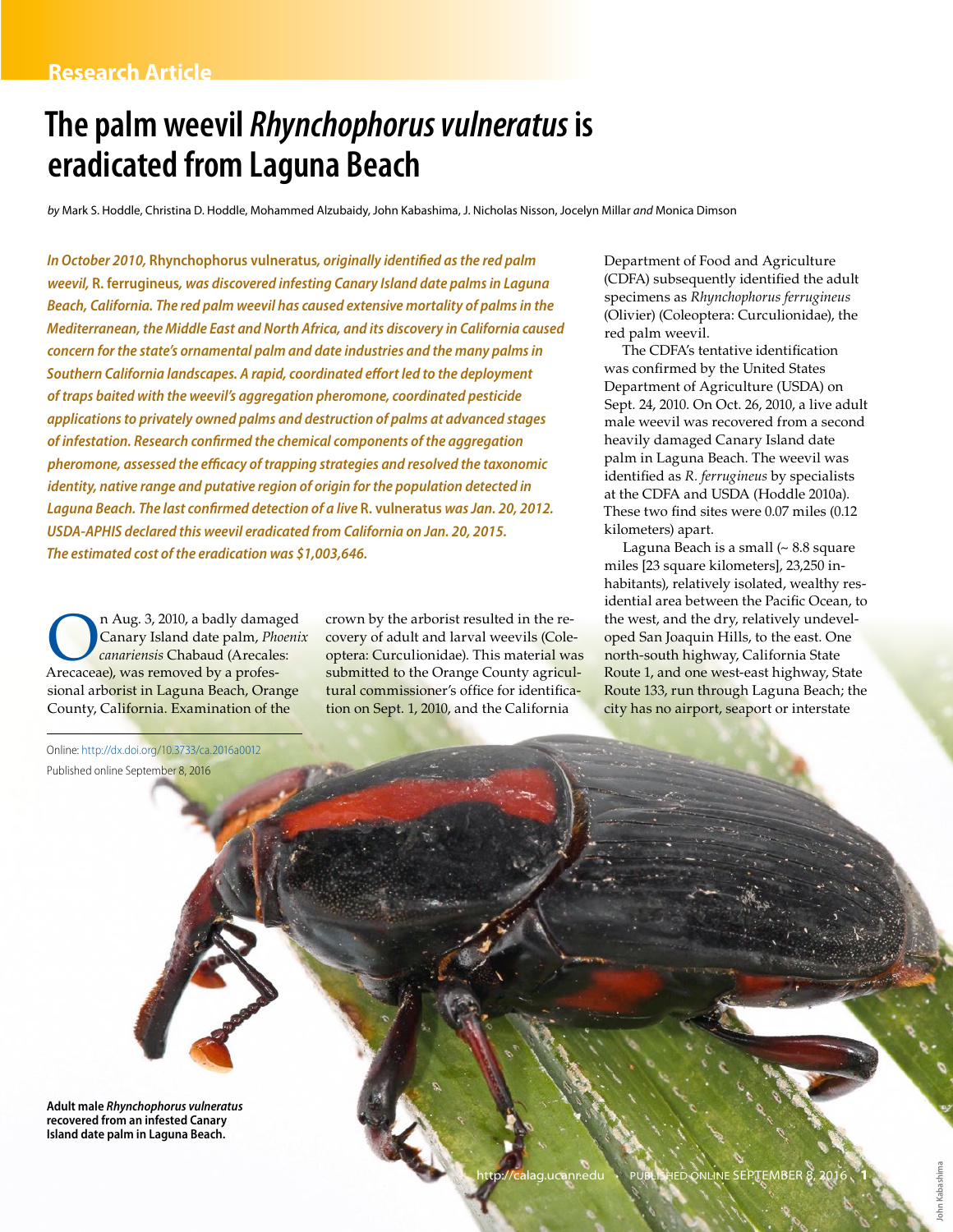

**Fig. 1. Two color morphs of** *Rhynchophorus vulneratus* **recovered from an infested coconut palm in Java, Indonesia. (A) The orange and black morph of**  *R. vulneratus* **(left) is very similar in appearance to** *R. ferrugineus***. The black morph with the red dorsal stripe (right) is similar to adult** *R. vulneratus* **recovered in Laguna Beach. (B) Two color morphs of** *R. vulneratus* **copulating.** 

border crossings. Tourism is a major industry, with  $\sim$  3 million people visiting the city annually (Turnbull 2004).

*Rhynchophorus* spp. weevils, especially *R. ferrugineus*, are notoriously destructive palm pests in native and invaded ranges (Faleiro 2006; Murphy and Briscoe 1999). *R. ferrugineus* attacks more than 40 palm species in 23 genera. It is a destructive pest of the coconut palm, *Cocos nucifera* L. (Arecales: Arecaceae), (Giblin-Davis et al. 2013) in its native range, which is the northern and western regions of continental Southeast Asia (e.g., northern Thailand, Vietnam and Cambodia), Sri Lanka and the Philippines (Rugman-Jones et al. 2013). Accidental introduction of *R. ferrugineus* into regions outside of its native range has occurred via the movement of live palms infested with weevils, and this pest has caused extensive mortality of *P. canariensi*s in the Mediterranean and of date palms (*Phoenix dactylifera* L.) in the Middle East and North Africa (Faleiro 2006; Faleiro et al. 2012; Giblin-Davis et al. 2013; Murphy and Briscoe 1999).

Discovery of red palm weevil in California was of major concern because the ornamental palm and date industries are estimated, respectively, at \$70 million and \$34 million annually (CDFA 2013), and palms are ubiquitous in Southern California landscapes. Furthermore, the native California fan palm, *Washingtonia filifera* (Lindl.) H.Wendl. (Arecales: Arecaceae), restricted to a limited range comprising desert riparian habitats in the western United States, was considered vulnerable because it is a known host for *R. ferrugineus* (Ju et al. 2011; Longo et al. 2011).

#### **Weevil biology**

Palm mortality caused by *R. ferrugineus* results from internal feeding by larvae (mature larvae can exceed  $\sim$  2 inches [5] centimeters] in length), which are concealed within the palm during the entire larval life cycle, making detection of early infestations and subsequent control difficult (Giblin-Davis et al. 2013). Internal feeding by two or three generations of weevil larvae over 1 to 2 years can kill infested palms. Palm death results from mortality of apical growing areas (typical for *C. nucifera* and *P. canariensis*) or trunk collapse (typical for *P. dactylifera*) (Faliero 2006; Giblin-Davis et al. 2013; Murphy and Briscoe 1999).

A second Southeast Asian palm weevil species, *R. vulneratus* (Panzer), was reported to have a more southern distribution in Asia than *R. ferrugineus* (Wattanapongsiri 1966). A taxonomic revision by Hallett et al. (2004), with specimens collected from west Java, in Indonesia, separated the species primarily on the basis of color differences, with *R. vulneratus* typically being black with a red stripe on the dorsal surface of the thorax and *R. ferrugineus* being orange with black markings). Unable to find any significant molecular, morphological or behavioral differences or mating incompatibilities between these two color morphs, Hallett et al. (2004) synonymized *R. vulneratus* with *R. ferrugineus*, with *R. ferrugineus* having naming priority. Therefore, the black palm weevils with a prominent red stripe on the dorsal surface of the thorax (i.e., the *R. vulneratus* morph) discovered

in Laguna Beach were officially identified as *R. ferrugineus*.

Subsequent work investigating the origin of the palm weevil invasion in Laguna Beach used molecular markers to investigate the identity of the species detected and to ascertain its probable area of origin. DNA-based analyses of weevils collected throughout the presumptive native ranges of *R. ferrugineus* and *R. vulneratus* concluded that the weevil species collected in Laguna Beach was *R. vulneratus*, a species distinct from *R. ferrugineus*.

Molecular analyses by Rugman-Jones et al. (2013) indicated that *R. vulneratus* has a native range confined largely to southern Thailand and northern Malaysia on the Malay Peninsula, Singapore, and Indonesia, and that this species has a range of color forms, including that typical of the invasive *R. ferrugineus* (fig. 1). The results of these molecular studies on species identities and geographic distributions supported earlier work by Wattanapongsiri (1966). It was concluded that Hallett et al. (2004) had been studying different color morphs of *R. vulneratus* in Java and that *R. vulneratus* had been incorrectly synonymized with *R. ferrugineus* (Rugman-Jones et al. 2013). From this point forward, we will refer to the weevil species found at Laguna Beach as *R. vulneratus*.

The only find of *R. vulneratus* outside of its native range has been in Laguna Beach. The nearest molecular match to the Laguna Beach population was with *R. vulneratus* collected in Bali, Indonesia (Rugman-Jones et al. 2013). It was hypothesized that the introduction of *R. vulneratus* into Laguna Beach may have been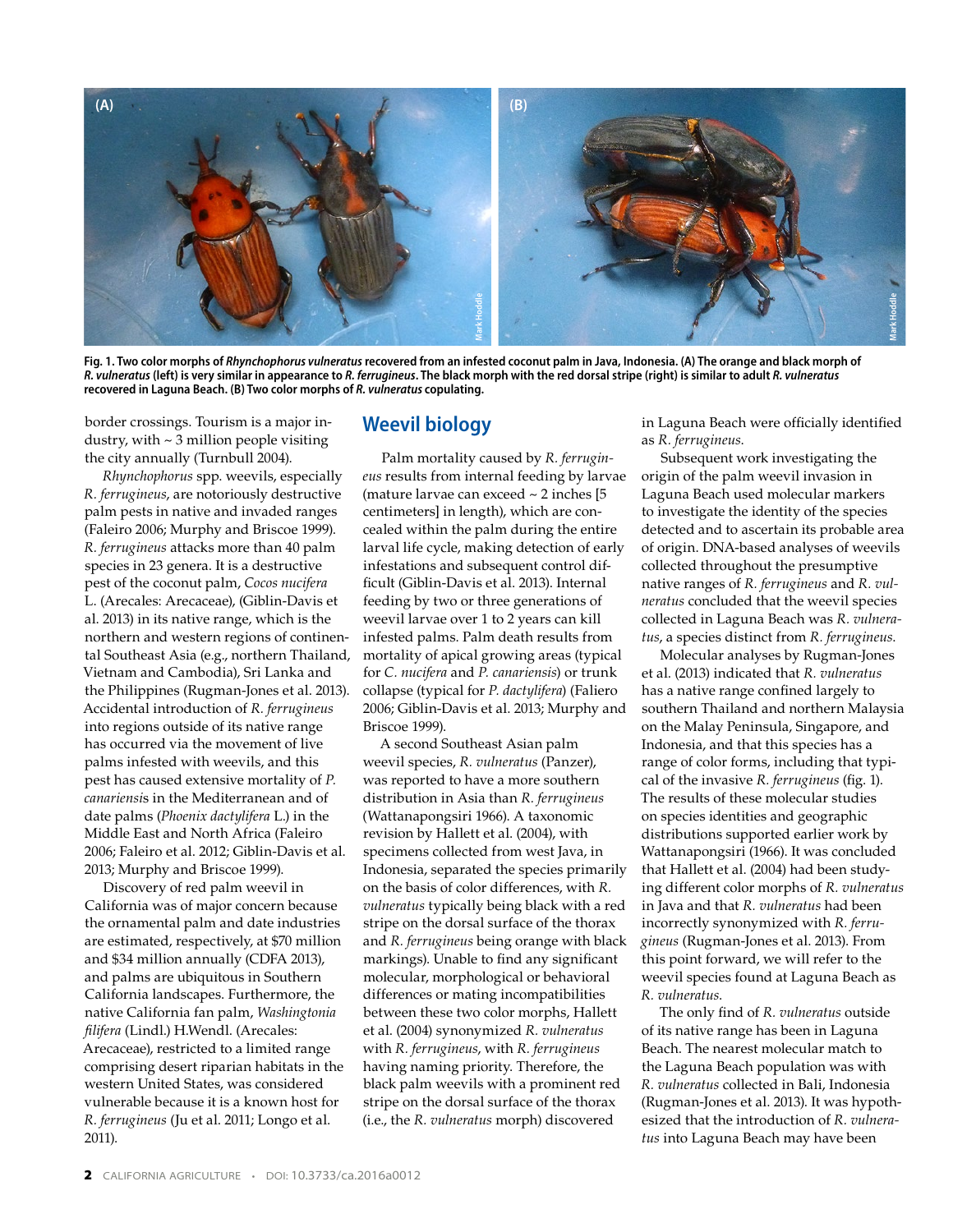

**Fig. 2.** *Rhynchophorus palmarum* **adult (A) and larva (B) extracted from a cocoon of palm fibers. Both were collected from an infested** *Phoenix canariensis* in Tijuana, Mexico. This weevil was detected as a result of the public's response to requests for help with the *R. vulneratus* invasion in Laguna Beach. *R. palmarum* **may have established in San Diego County and potentially poses a serious threat to California's palms.**

deliberate, possibly to start a local source of palm weevil larvae and pupae to be used in the preparation of traditional Asian dishes (Hoddle 2015).

#### **Response in Laguna Beach**

To delineate the areas in Laguna Beach infested by *R. vulneratus*, 1-gallon (3.78-liter) bucket traps were loaded with Ferrolure 700 mg (ChemTica Internacional S.A., Costa Rica), which contains the aggregation pheromone 4-methyl-5-nonanol (ferrugineol). Also in the bucket were ethyl acetate (a synergist), fermenting apples as bait and 0.26 gallon (1 liter) of a 50:50 mixture of water and propylene glycol (to drown and preserve weevils).

Trapping commenced Oct. 7, 2010. A total of 150 traps were deployed by CDFA at two different densities within a survey area of 6 square miles (15.6 square kilometers;  $\sim 68\%$  of the land area of Laguna Beach). High-density trapping was set at 50 traps per 1 square mile (2.6 square kilometers) around find sites. Outside of this zone, 25 traps were deployed per 1 square mile (2.6 square kilometers). Two additional traps (total number used for monitoring was 152) were deployed at a green waste facility 15 miles (24 kilometers) south of the find sites to monitor for weevils inadvertently moved there in disposed palm material. Traps were attached to palm trunks  $\sim 6.6$  feet (2 meters) above the ground and inspected daily from Oct. 7, 2010, to Oct. 17, 2010, weekly until March 19, 2011, then biweekly until Jan. 20, 2015, when eradication was declared.

Visual surveys of 13,485 palm trees for weevil damage on 1,963 properties within 6 square kilometers of the initial find sites were conducted by CDFA over the period Sept. 27, 2010, to Oct. 28, 2010. Detection of empty pupal cases or body fragments of dead adult weevils confirmed the presence of this pest in five survey locations. Visual surveys were aided by a large response from residents, local arborists and palm enthusiasts. Reports of symptomatic palms by these groups were investigated by CDFA and Orange County program personnel, and cooperating home owners provided access to private properties. Survey results in Laguna Beach indicated that the area infested with *R. vulneratus* was ~ 0.39 square miles (1 square kilometer), which equated to  $\sim$  4% of the land area of the city of Laguna Beach.

The public response to outreach efforts and subsequent surveys resulted in another pest discovery in Southern California: the first confirmation of the South American palm weevil, *R. palmarum* (L.) (fig. 2), in California and the neighboring state of Baja California, Mexico (Hoddle 2011a). The high mortality of Canary date palms in Tijuana since at least 2011 has been the source of weevils entering Southern California, and it is likely that *R. palmarum* will become a problematic pest of ornamental, date and native palms in California, as there are increasing reports of *P. canariensis* being killed by this pest in San Ysidro in San Diego County. At this time there are no active programs targeting *R. palmarum* in Southern California.

A technical working group (TWG) was assembled by the USDA to provide expert input into the emerging monitoring and management program for *R. vulneratus*

in Laguna Beach. The TWG included international palm weevil experts, research scientists from UC Riverside, CDFA and USDA, UC Cooperative Extension personnel from San Diego, Orange and Los Angeles counties and county entomologists from the agricultural commissioner's offices in Orange and San Diego counties.

The TWG met at Laguna Beach from Nov. 29 to Dec. 1, 2010 (Hoddle 2010b). The group produced a document with recommendations pertaining to (1) detection and identification of visual symptoms typifying infestations, (2) trapping guidelines, (3) assessment of techniques for early detection of infestations, (4) pesticide treatments, (5) removal and destruction of infested palms and (6) education, outreach and information dissemination to local communities and palm industry professionals (Hoddle 2010c; Hoddle 2011b; Hoddle 2011c).

Despite evidence of damaged palms in Laguna Beach, baited pheromone traps captured only one adult weevil, which was found on Jan. 18, 2012, within 0.21 kilometer of the original find sites. In response to this find, between Jan. 31, 2012, and Feb. 15, 2012, visual surveys of palms for weevil infestations were conducted by CDFA within an area of 0.6 square miles (1.6 square kilometers). A total of 5,564 palm trees were inspected on 782 properties. Two additional properties with palms exhibiting characteristic weevil feeding damage to fronds (leaf notching or holes in the petiole base) were identified. However, weevil presence (pupal cases or adult weevils) was not confirmed.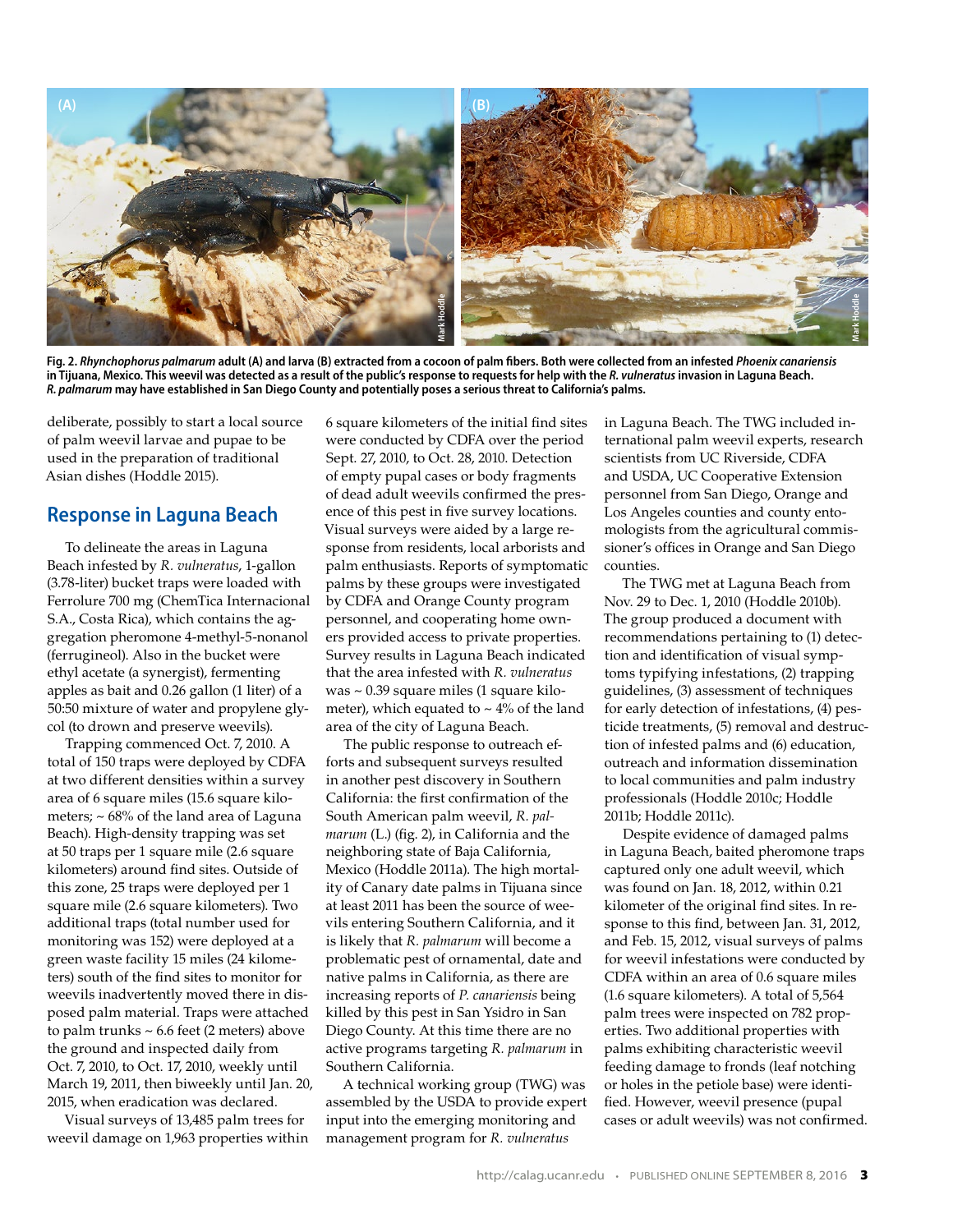



**Fig. 3. (A)** *Rhynchophorus vulneratus* **pheromone aeration set up in an outdoor screen house in Sumatra, Indonesia. (1) Terinex odorless oven bag enclosing a sterilized wire mesh container holding adult male or female weevils with food (see inset photo). (2) Inlet with 6 to 14 mesh activated charcoal filter to purify ingoing air. (3) Outlet with thermally desorbed 50 to 200 mesh activated charcoal collector to collect volatile compounds emitted by weevils and food items. (4) Manifold to regulate airflow. (5) Aquarium pump to push and pull air through oven bags. (6) Airflow meters. (B) GC–MS chromatograms of volatiles collected from male and female** *R. vulneratus* **and the oil palm (food source for weevils) control. Peaks 1 and 2 in the chromatogram for male weevils are 4-methyl-5-nonanone (ferrugineone) and 4-methyl-5-nonanol (ferrugineol), respectively. Schematic prepared by Steve McElfresh.**

The low capture rates of *R. vulneratus* in pheromone traps in areas with apparent or suspected weevil infestations caused concern because it suggested that the pheromone traps might not be attractive to *R. vulneratus*. If this was the case, then the lack of a sensitive and species-

specific monitoring tool could significantly impair the management program targeting *R. vulneratus*.

# **Verifying pheromone compounds**

Hallet et al. (1993) identified two aggregation pheromone components, 4-methyl-5-nonanone (ferrugineone) and 4-methyl-5-nonanol (ferrugineol), produced by male *R. vulneratus*

(they incorrectly assumed that they were working with *R. ferrugineus*) collected in Java, Indonesia. To verify the chemical identify of the aggregation pheromone of *R. vulneratus* as reported by Hallett et al. (1993), male and female weevils were field collected by authors Mark and Christina Hoddle in Sumatra, Indonesia, and used for pheromone collection.

Pheromone collections and controls consisted of four treatments: (1) a sterilized mesh container only, (2) four male weevils on a food source (either sugarcane or oil palm hearts, used separately in case one stimulated pheromone production), (3) four female weevils on a food source and (4) the food source used in 2 and 3 without weevils. All treatments were placed inside heat-sterilized mesh containers, which in turn were enclosed by odorless Terinex oven bags (Terinex Ltd., Bedford, U.K.). The mesh containers held the weevils and food and prevented weevils from chewing holes in the oven bags and escaping.

Treatments 1 and 4 provided control chemical profiles of volatiles from the mesh cage and the food sources, and treatments 2 and 3 provided profiles of volatiles released by male and female weevils. An aquarium pump was used to push purified air into the oven bags over the mesh containers, food and weevils, and as the airstream exited, it was passed through activated charcoal filters, which trapped the volatiles released into the airspace of the bags by the weevils or food items (fig. 3A).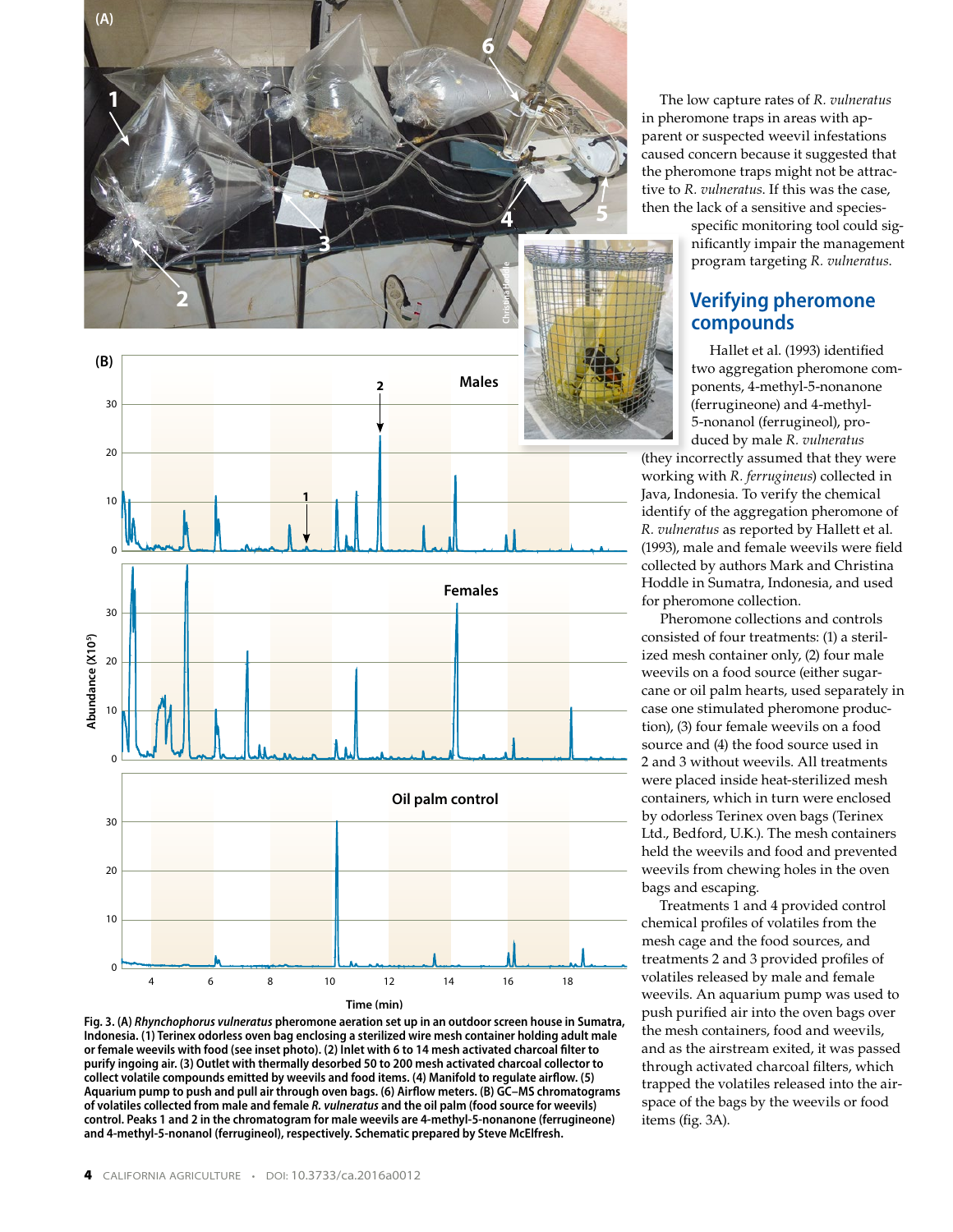Aerations were made continuously for 3 to 4 days, and treatments were replicated four times. The trapped volatiles were eluted from the charcoal collectors and analyzed by coupled gas chromatography–mass spectrometry (GC–MS). The insect-produced compounds were tentatively identified by interpretation of their mass spectra, and these identifications were verified by comparing the GC retention times and mass spectra with those of authentic standards obtained from ChemTica.

The analyses showed that two malespecific compounds were produced by *R. vulneratus* in Sumatra, and they were conclusively identified as the two previously reported aggregation pheromone components obtained for *R. vulneratus* from Java (Hallett et al. 1993) (fig. 3B). This result raised an important question: What are the aggregation pheromones for *R. ferrugineus*? The commercially available aggregation pheromone used for *R. ferrugineus* management was identified from *R. vulneratus* (Hallett et al. 1993), and to our knowledge, the identity of the aggregation pheromone produced by *R. ferrugineus* has not yet been determined, although this species is attracted to baited traps containing ferrugineol and ferrugineone derived from *R. vulneratus*.

## **Field evaluations of baited traps**

The attractiveness of traps loaded with fermenting bait, ethyl acetate and Ferrolure 700 mg was field-tested in the Philippines (*R. ferrugineus* was the species present at study sites on Luzon Island) and Indonesia (*R. vulneratus* was the species present on Sumatra). At the time these field studies were conducted, it was assumed that *R. ferrugineus* was the subject of this work and the only species present in both countries.

In the Philippines, three different treatments were tested for attractiveness to weevils; traps were baited with (1) fermenting dates or pieces of coconut palm heart, ethyl acetate and aggregation pheromone, (2) freshly cut coconut palm logs only and (3) a combination of treatments 1 and 2 (Hoddle and Hoddle 2011). This experiment was repeated in Sumatra and results were similar: baited pheromone traps combined with freshly cut palm logs, treatment 3, were very attractive to

*R. vulneratus* (Hoddle and Hoddle 2015). The volatiles from cut palm logs likely act synergistically with the aggregation pheromones to increase attraction (Hallett et al. 1993).

A combination of traps and cut date palm trunks (date palms were used because coconut palms were not available) was tested in Laguna Beach to determine if it would result in captures of *R. vulneratus* in areas where activity was observed but no weevils had been caught in traps. Date palm sections were obtained from a commercial palm producer in Coachella Valley, California. Three sites around areas with suspected *R. vulneratus* activity in Laguna Beach were selected for weevil monitoring with sections of date palm trunks and pheromone traps.

Sections of cut apical parts of palm trunks were stacked beside *P. canariensis* palms and baited pheromone traps were deployed on top of these stacks. Traps were checked daily from June 21, 2012, to July 17, 2012, for a total of 27 consecutive days. No weevils were found in traps or log stacks. This trial was repeated Oct. 18, 2012, to Nov. 11, 2012, a 27-day period. No weevils were recovered from the second trial (see Hoddle 2012 for more details).

### **Palm removals, and pesticides**

On Nov. 3, 2010, the infested Canary Island date palm that yielded a live male weevil on Oct. 26, 2010, was removed from Laguna Beach and disposed of in compliance with strict destruction protocols (Hoddle 2010d). No live larvae, pupae or adult weevils were found inside the trunk or petioles. This palm was the only one removed as part of the *R. vulneratus* management program.

A total of 13 palm trees were treated with broad-spectrum contact pesticides applied to foliage and/or systemic pesticides that were applied via trunk or soil injections (Hoddle 2011d; Hoddle 2011e): three *P. canariensis* (two with confirmed infestations; treated once each), five *Howea forsteriana* Becc. (suspected infestations based on visual damage assessments; treated three times from August to December 2011), one *Chamaerops* sp. (suspected; treated once) and four *Roystonea*  sp. (suspected; treated twice from March to April 2012).

One *P. canariensis* with confirmed *R. vulneratus* activity was treated with pesticides Jun. 2, 2011 (Hoddle 2011e), then cut down and removed from a private residence in Laguna Beach on Mar. 27, 2013, because it was causing structural damage to an adjacent building (Hoddle 2013). The palm crown and petiole bases on individual fronds were examined for *R. vulneratus* feeding damage. There was no visual evidence of feeding damage, and no larvae, pupal cases or adults (dead or alive) were found (Hoddle 2013).



**Canary Island date palm killed by** *Rhynchophorus vulneratus* **in Laguna Beach (note healthy Canary Island date palms in the background).** 

# **Declaration of eradication, cost**

On Jan. 20, 2015, USDA-APHIS officially declared eradication of *R. ferrugineus* (i.e., *R. vulneratus*) from Laguna Beach, 3 years after the last detection of a single live weevil on Jan. 18, 2012 (El-Lissy 2015). The eradication declaration was made in accordance with European and Mediterranean Plant Protection Organization International Standards, which require a period of 3 consecutive years with no pest detections (El-Lissy 2015).

Despite significant data supporting *R. vulneratus* as the invasive weevil species in Laguna Beach (Rugman-Jones et al. 2013), USDA-APHIS states that it will "continue to refer to this detection as *Rhynchophorus ferrugineus* until additional information is available" (Molet et al. 2011, revised 2014). This stance is based on the desire of USDA-APHIS for a combined dataset of morphological and DNA information, as well as discrete species diagnoses, to resolve remaining taxonomic uncertainty (Eileen Smith, USDA-APHIS, personal communication, Mar. 31, 2015).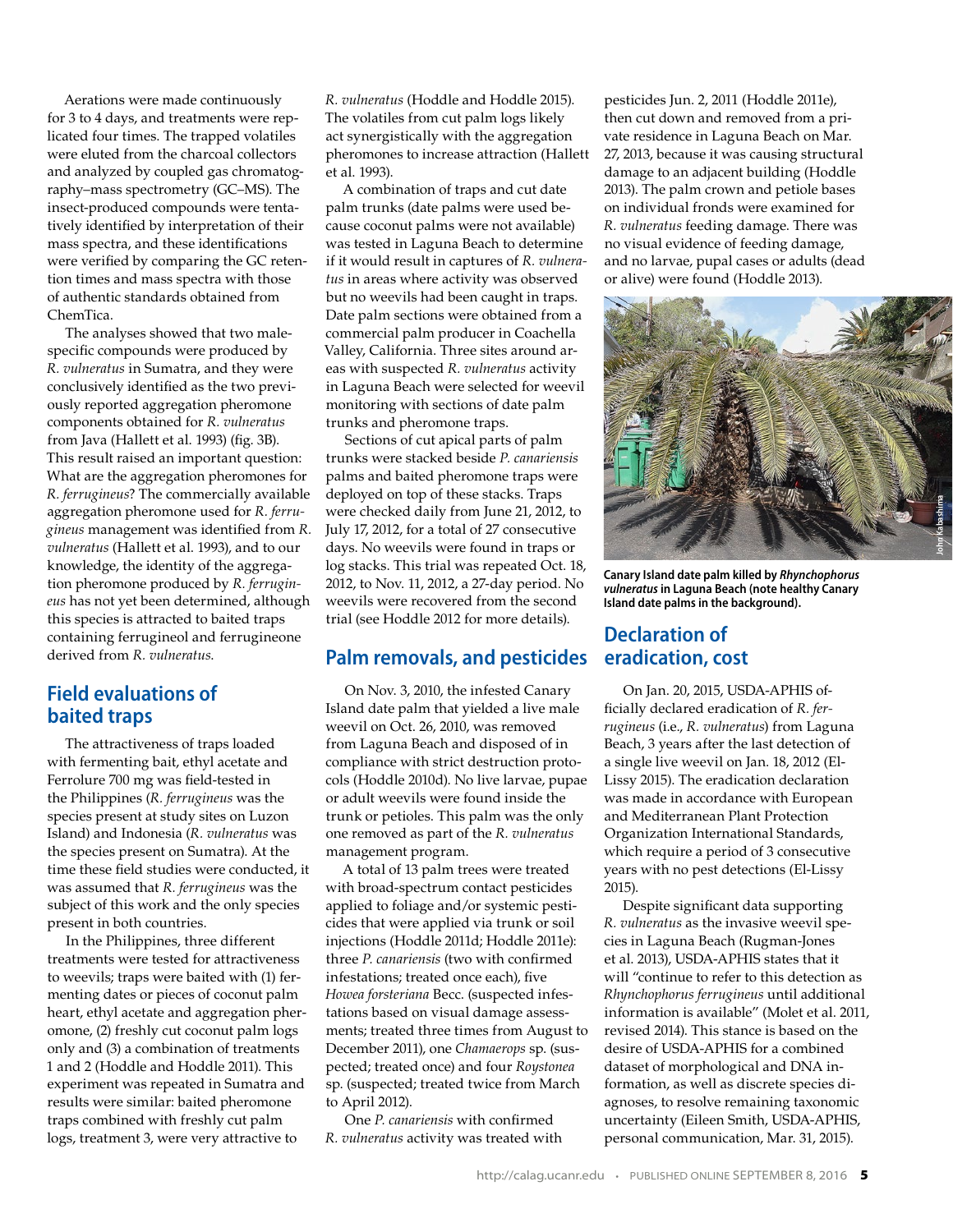

**Fig. 4. Average monthly comparisons between Laguna Beach, California, and Denpasar, Bali, Indonesia for (A) temperature, (B) rainfall and (C) humidity.** Sources: [www.usa.com/laguna-beach-ca-weather.htm](http://www.usa.com/laguna-beach-ca-weather.htm) and [www.weatherbase.com/](http://www.weatherbase.com/weather/weather.php3?s=592525&cityname=Denpasar-Bali-Indonesia&units=metric) [weather/weather.php3?s=592525&cityname=Denpasar-Bali-Indonesia&units=metric](http://www.weatherbase.com/weather/weather.php3?s=592525&cityname=Denpasar-Bali-Indonesia&units=metric).

The cost of the eradication of *R. vulneratus* from Laguna Beach was estimated at \$1,003,646. A breakdown of estimated expenditures is provided in table 1.

# **Success factors**

Eradication of an invasive arthropod pest depends on multiple interacting factors. Specifically, small infested areas that can be monitored with highly specific and sensitive tools (e.g., pheromone-baited traps) have higher eradication success probabilities. Furthermore, the smaller the area being treated, the less it costs to eradicate the target (Tobin et al. 2014). These factors likely contributed, in part, to the successful eradication of *R. vulneratus* from Laguna Beach.

Social, economic, regulatory and political factors also are critical components of eradication programs (Pluess et al. 2012). These may include the authority of regulatory agencies to intervene and take action on private and public lands, procurement of funds to support the project, the commitment and political will of stakeholders affected by the invasion and, very importantly, strong public support for eradication efforts (Tobin et al. 2014). The *R. vulneratus* eradication effort benefited from strong socioeconomic support.

Organisms need to maintain populations above a critical density, the Allee threshold, if they are to persist. Below this threshold, populations trend toward extinction (Liebhold and Tobin 2008; Suckling et al. 2012). Factors negatively influencing the Allee threshold and increasing extinction risk may include (1) unsuitable climate, (2) suboptimal foods, (3) low genetic

| TABLE 1. Estimated costs for the program that eradicated |
|----------------------------------------------------------|
| Rhynchophorus vulneratus from Laguna Beach,              |
| September 2010 to January 2015                           |

| <b>Expenditure item</b>                                                                                                                                                                                                                                               | <b>Fstimated</b><br>cost(5) |
|-----------------------------------------------------------------------------------------------------------------------------------------------------------------------------------------------------------------------------------------------------------------------|-----------------------------|
| Labor for visual inspections of palms and monitoring of baited<br>pheromone traps in Laguna Beach                                                                                                                                                                     | 230,000                     |
| Bucket traps and supplies for maintaining traps (pheromones,<br>fruit, etc.) in Laguna Beach                                                                                                                                                                          | 32,000                      |
| Travel to monitor traps (vehicle rental and gas) in Laguna Beach                                                                                                                                                                                                      | 60,000                      |
| Salary estimates for CDFA, UC and county agricultural<br>commissioner employees involved in palm weevil monitoring,<br>management and research                                                                                                                        | 230,000                     |
| CDFA Specialty Crop Block Grant that supported molecular<br>analyses of weevils, testing of pheromones and trapping<br>strategies in native and invaded ranges, and identification of<br>aggregation pheromones collected from R. vulneratus in Sumatra,<br>Indonesia | 108,446                     |
| Pesticide applications to 13 palm trees in Laguna Beach                                                                                                                                                                                                               | 1,200                       |
| Four date palms used for enhanced trapping trials at Laguna<br>Beach (\$3,000 per palm)                                                                                                                                                                               | 12,000                      |
| Outreach and extension materials and community meetings for<br>stakeholders                                                                                                                                                                                           | 30,000                      |
| Miscellaneous costs, including rental of bucket trucks (cherry<br>pickers) to inspect palms; palm removal, transport and disposal;<br>cameras, binoculars; etc.                                                                                                       | 20,000                      |
| Statewide monitoring program for invasive palm weevils in other<br>areas of California, outside of Laguna Beach (998 traps deployed<br>in 12 counties)                                                                                                                | 280,000                     |
| <b>TOTAL</b>                                                                                                                                                                                                                                                          | 1,003,646                   |